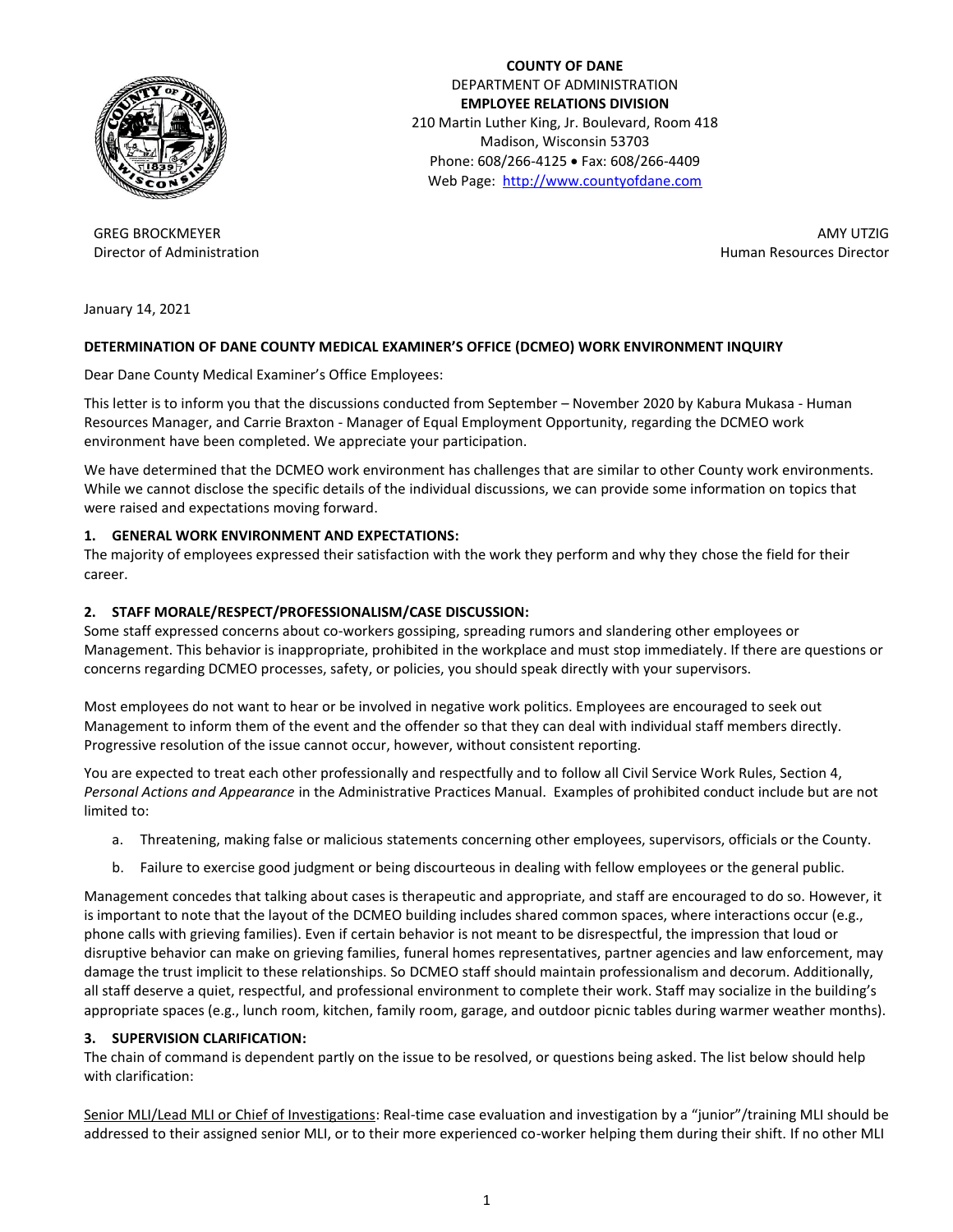is available, the Lead MLI during business hours and Chief of Investigations, Director of Operations, and Deputy Director of Operations are always available for such questions.

On-Call Administrator (Chief of Investigation or Deputy Director of Operations): general investigative practice questions, case investigations and logistical questions.

On-Call Pathologist: Case clearance, or matters concerning case disposition (such as whether a case is releasable, or requires a forensic Pathologist review/examination. Daily autopsy and morgue operations, and all ancillary activities of autopsy procedures such as toxicology/histology/radiology, within the scope of the Autopsy Technicians.

Deputy Director of Operations or Director of Operations: All administrative questions – including Morgue Tech operations, transportation logistics, building maintenance issues, and other cases outside the scope of case investigation. Questions/ concerns regarding morgue operations, including scheduling/maintenance/inventory/ logistics.

### **4. WORK HOURS/SCHEDULES:**

MLI staff voted on their start times, how they wanted to rotate, and were given the choice of two (2) schedules which were deliberated for 18 months, and the rotation and schedule decided on was by a majority of the staff. Administration is willing to consider changing the number of weeks between changes in shift start times. Administration is also willing to revisit how MLI staff rotate through the shift start times. The current schedule is discussed extensively at interviews, including providing a copy of the schedule at the time of the interview.

## **5. ENHANCING WORK-LIFE BALANCE:**

In the past, MLIs were asked if they would like to work on their own cases or have another MLI work on them when their work shifts were over. The consensus was that they wanted to work on their own cases. The purpose of having a single MLI assigned to a case is to provide the family and Dane County partners with a reference point for the case, and have consistent, unifying oversight of the case. Rather than making the family "feel like a number", families have instead reported quite often that they felt taken care of rather than handed off from staff person to staff person who does not know about their loved ones' case. For urgent issues, there is hand-off between shifts so that simple assistance can be provided. The lead MLI and Chief of Investigations are also available to assist an individual MLI as well. However, an MLI has responsibility for their own cases.

## **6. DRESS CODE:**

Management is reviewing the DCMEO Dress Code policy with Employee Relations and the new policy will take into consideration employee preferences balancing them with safety, business professionalism, and client expectations.

### **7. IMPROVE MANAGEMENT-EMPLOYEE RELATIONSHIP:**

Management needs to be able to supervise, direct, and mediate between employees fairly, and there should not be a semblance of bias due to outside relationships. Due to these reasons, Management feels that personal relationships are inappropriate between Management and staff.

### **8. CREATE SPACE FOR EMOTIONAL RELEASE:**

Appropriate spaces for conversations are described in #2 above. For emotional issues, staff are strongly encouraged to take advantage of the county's Employee's Assistance Program (EAP), behavioral health and wellness resources; or seek out supervisors to discuss these matters in private, rather than venting or releasing emotions in common shared spaces to their peers.

### **9. PERFORMANCE EVALUATIONS:**

The department acknowledges that with the work volume and level of Management staffing, that performance evaluations have not been done regularly. An Administrator has been assigned to oversee performance evaluations, which will occur yearly from this point onward and placed in the employees' Personnel files. Management will also strive to provide positive feedback in the form of emails, so that they can be documented in the employee files.

### **10. EMPLOYEE DEBRIEFING AND MANAGEMENT MEETINGS:**

MLIs have three (3) hours of overlapping shifts to accommodate debriefing between incoming and outgoing MLI on all shifts. A *Change of Shift* Excel spreadsheet has been available for the entire staff on the Shared drive for many years, and contains information such as cases scheduled for exams, times of exams, type of exams, donation status, LE attendance, and case information. Additional shared documents such as cooler/freezer inventory, driver schedules, and current transports under way, cremation viewing, and other data sets are available. The *Change of Shift* was updated in the summer of 2020 to include these items in one accessible document with multiple tabs. This allows for tracking of examinations and case type notes to/from physicians and MLI/morgue staff.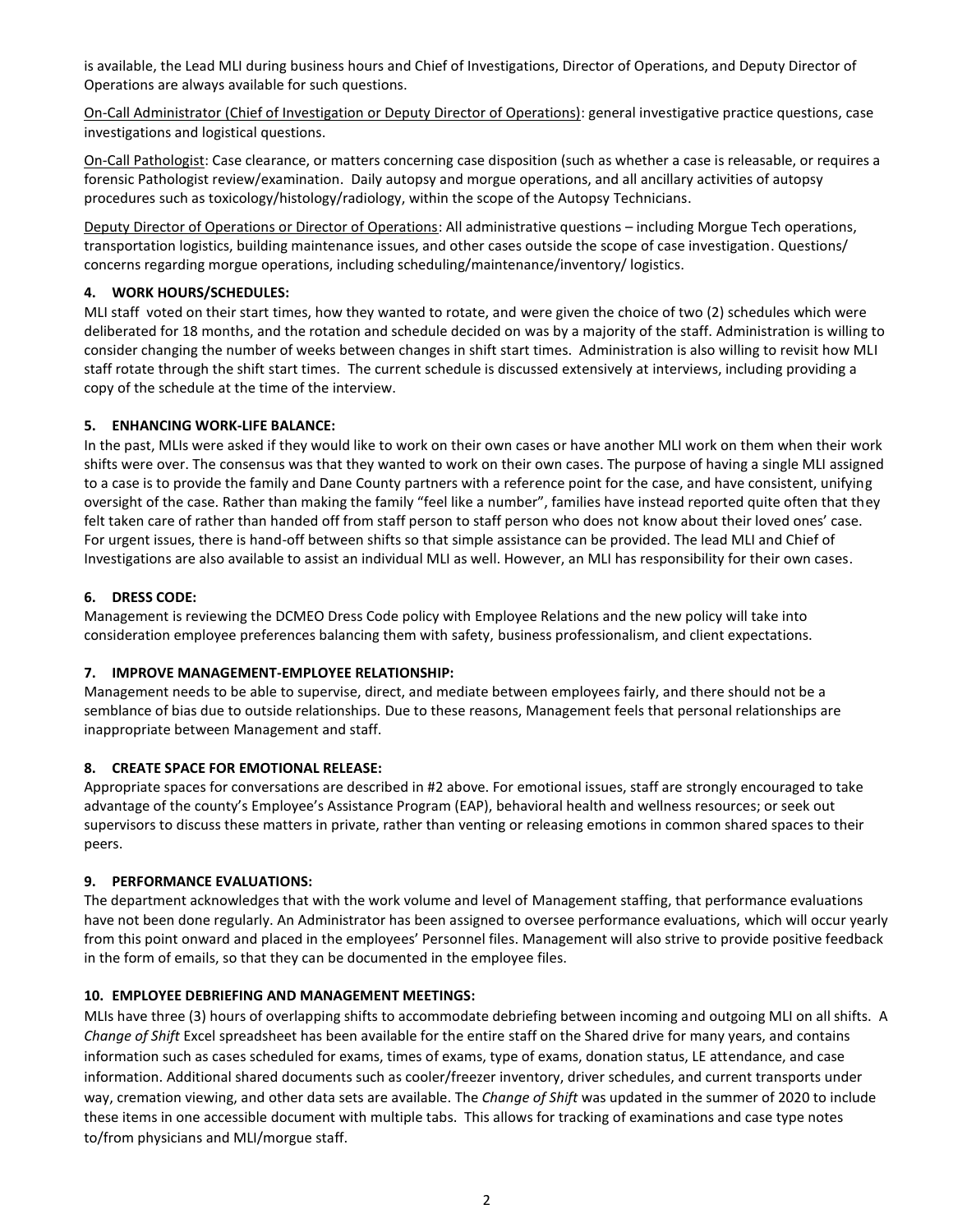Morning gatherings are not feasible as it would require an adjustment to MT and MLI hours. MLIs have real-time feedback on a daily basis through the on-call Pathologist. By each morning, staff has available the day's cases (through the daily schedule) and the scene photographs, which are downloaded by the MLI for review. Case presentations are also available in the form of the triage notes emailed by the MLI on duty. After each examination, requested follow-up is given in the form of response email by the on-duty Pathologist.

### **11. ACCEPTING DIFFERENT WAYS OF INDIVIDUALS GETTING TO THE SAME GOAL AS LONG AS NO STEPS ARE MISSED:**

Each investigation is unique and requires the MLI to use their skill set to best accommodate the situation. While policies and frameworks are provided to offer guidance and structure, all new trainees are repeatedly encouraged to learn from different MLIs' different styles. However, guidelines for safety, information/scene security, and best practice standards which dictate the majority of case process, must be followed as directed to provide accurate death investigation.

# **12. MLI TEACHING/CORRECTING EMAILS SHOULD NOT BE COPIED TO NON-INVOLVED INDIVIDUALS:**

The purpose of the triage note group (#Triage) is to provide a broad support net to the MLI and the staff Pathologists in the triage of case calls. It is also a given that each member of the pathology and administrative staff will have unique skills which they can bring to the evaluation process. The administrative staff are significantly better versed in the logistics of the office and nuances of scene investigation, and can identify problems that the MLI may have missed. Only relevant individuals are copied on the emails.

## **13. RESPECTFULLY TEACHING/COACHING VS. REPRIMANDING MLIS AND AT/MTS:**

The goal of MEO Management is to advance the knowledge and skill set of its staff. Direction, suggestions, and teaching materials can be unpleasant, particularly if the instructions are not well understood, not expected, or result in changes in workload for the employee. Critical intervention must occur in the immediate event to prevent irrevocable mistakes in case handling. These instances may not be amenable to an educational session at that time. Employees are encouraged to seek additional information after each new experience through the use of respected textbooks on the subject of forensic pathology and death investigation (available at the office), and follow-up with supervisors. Mistakes that are repeated, do require repeated correction as appropriate to ensure correct learning. The consequences of medical or investigative errors have significant weight in the office, and accuracy and consistency is important.

## **14. PROVIDE MORE TRAINING FOR TRAINEES, AND BE MORE PATIENT WHEN THEY MAKE ERRORS:**

MLIs at the Dane County Medical Examiner's Office get a minimum of six (6) weeks of training, with checklist milestones that they have to accomplish prior to completing their training. If milestones are not met, additional weeks of training are provided. Direct interaction with on-call Pathologists is part of the training. Their progress is discussed with administrative staff, and implementation of each progressive step towards full independence is introduced. Even after completing their training, at no point is an MLI without recourse to call a senior MLI, administrator, or on-call Pathologist for aid/supervision. The office also provides a significant amount of reading material for education, and will be placing educational lectures in the shared drive for further learning. Finally, as MLIs meet requirements they are sent to the ABMDI course for certification, as staffing and budget allows.

### **15. OPERATIONS AND INVESTIGATION-RELATED PROCESS IMPROVEMENT SUGGESTIONS**

- a. **Increase MLI staff**: The office currently has doubled the MLI staff since contracting with Rock, Brown, Door and Oconto Counties to address issues of training and additional workload in scheduling outside county cases. Currently, all full time MLI staff positions are filled. Dane County has also implemented double coverage on most shifts, so that two (2) staff members are on duty per shift, with three (3) hours of shift overlap to facilitate transfer of critical case and operational information during transitions. Finally, no more than one (1) trainee is placed on a shift at a time to keep training burden on staff at a minimum. Recruitment of new MLIs is an ongoing process for all counties supervised by Dane, due to normal turnover. Administration has clustered hiring in the past due to work volume restricting availability for interviews, but will try to spread out hiring (and secondarily, training) as the work permits. However, training is an expected duty of MLIs.
- b. **Remove Requirement of MLIs to Attend Autopsies:** Administration is willing to amend this requirement as it makes scheduling easier for the office.
- c. **Use LEAN Management strategies**: This is essentially implemented at the DCMEO already. The DCMEO has logistical guidelines in case reporting, case investigation/triage, and applies the same management principles outlined in various sources. The concerns being addressed here are not about direction or daily function, but rather broad – sometimes conflicting – perspectives and agreement with implemented strategies. However, management strategies do exist, and are functional for the operations of the DCMEO. Additional policies and procedures continue to expand with the office operations and ability of the administrative staff to develop them.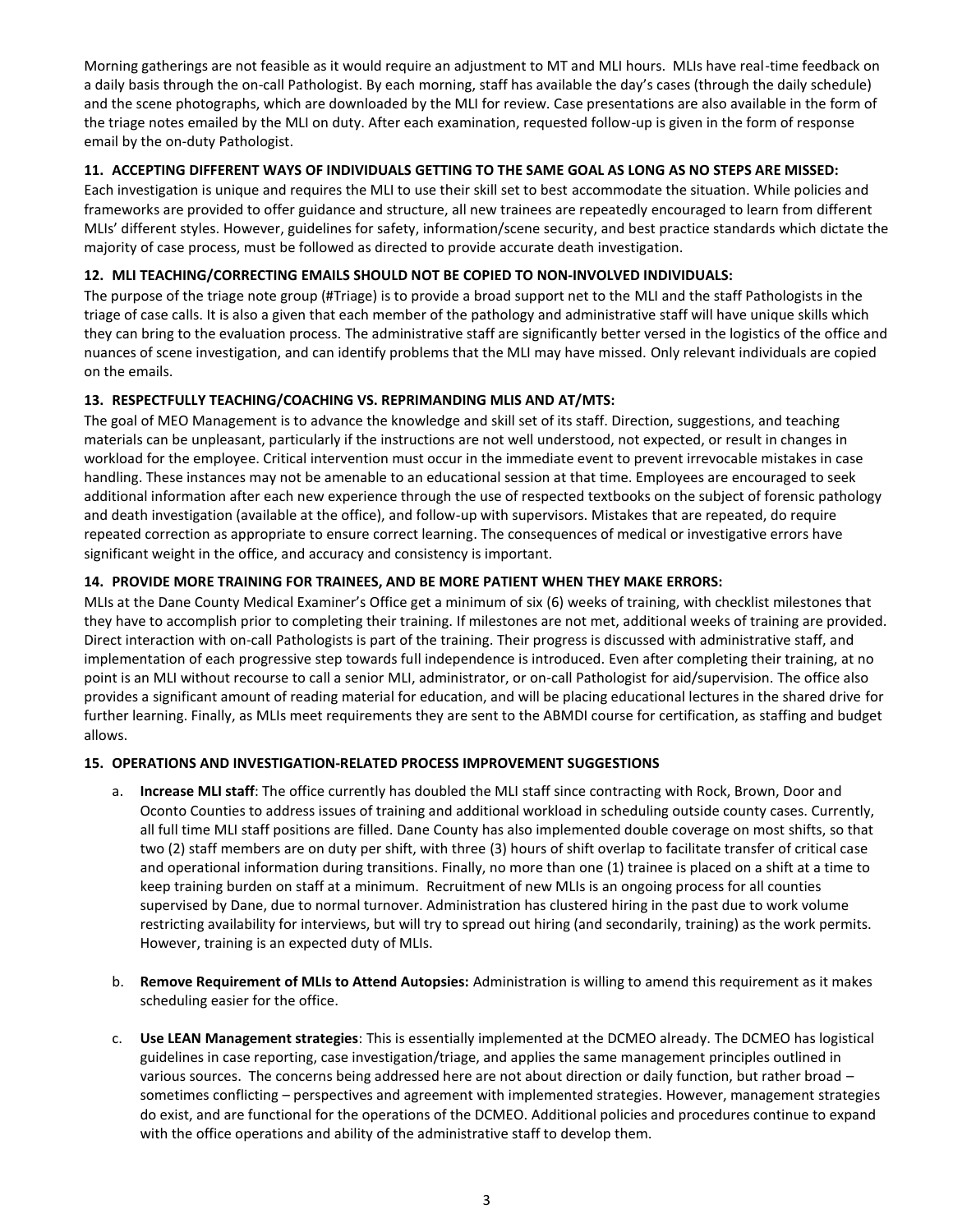- d. **Action Item Follow-Up**: This is done at the end of every examination with the Pathologist's results email. Upon completing an examination, the Pathologist replies to the MLI and select DCMEO staff on duty at that time with the final results of the autopsy, any anticipated ancillary testing, information about property and evidence, release status, and preliminary diagnosis. If additional records, investigation or donation information is needed, the MLI will be given direction in this note. In order to prevent the MLI from being woken up, disturbed on scene, or constantly needing to be vigilant, the email system has been in place at MLI request since 2015.
- e. **Not Everything Needs to be an Emergency:** It is the understanding that ANY AND ALL questions which immediately impact a case MUST be addressed by direct conversation or phone call. Emails and texts have been known to fail due to IT errors, technical difficulties, weather, and other malfunctions of technology. Thus, when the MLI has a question, it must be addressed to the on call Pathologist directly by phone or conversation, never by email. Likewise, if the Pathologist has a question that must be answered immediately, the Pathologist will reach out with a phone call or direct conversation.
- f. **Improve Case Management**: Dane County Information Management (IM) is working on CM, but this has taken a backseat during the COVID epidemic. The DCMEO has limited control over the workload and progress of the IM department.
- g. **Provide More Opportunities for Employee Growth Development:** Employees are always encouraged to contribute to the office, especially in providing training to other staff, inventory, and office coordination. Additional duties and responsibilities available to employee staff include maintenance of disaster response equipment, digitizing paper records, establishing teaching protocols and programs for trainees, equipment maintenance, and vehicle maintenance. Opportunities for advancement in the department (particularly into leadership or management positions) have occurred multiple times in the recent past (e.g., lead MLI, chief of investigations, deputy director of operations), but have been met with little interest, despite encouragement. Employees interested in additional responsibilities or advancement should reach out to Administration.
- h. **Training**: 1) Fit mask testing was performed this year. Administration is working to establish this yearly due to the changing staff roster. This has budgetary limitations, however. 2) Regular formal DCMEO blood borne pathogen training has been established through Dane County for two (2) years now, and will be repeated yearly. 3) Standard operating procedures are online in a shared drive.
- i. **Inform Clients of their Rights for Unclaimed Bodies:** While an infrequent occurrence, on occasion next of kin has difficulty in arranging for the disposition of their loved ones' remains. In these cases, the MLIs are encouraged to seek out the assistance of the lead MLI or the Chief of Investigations, who provide guidance and direction for the process to follow. MLIs are encouraged to provide as much assistance as possible while still being advocates for the County and realizing the budgetary impact of the decision of a family not to claim their loved one's remains.
- j. **Washing/Cleaning Investigative Vehicles**: All MLIs are responsible for cleaning and maintaining the vehicles, which have been provided to them from Dane County. The vehicles represent a shared resource for MLIs and keeping the vehicles clean is common courtesy. The vehicles should be left for the next shift in the condition they were received.
- k. **Open to New Ideas/Ways of Doing Things:** Staff are encouraged to email suggestions for new ways of doing things to Management; off-the-cuff statements made in hallways, or comments made to the inappropriate staff are not substitutes for a professional approach to change. Implementation of new ideas and approaches must often still fall within general parameters of best practice, and there may not be "shortcuts" to these protocols. In addition, changes in policy are sometimes tied to the work of other office staff, office budgets, and practicality of change on balance, and these factors must be weighed by the Administration for the benefit of the office as a whole.
- l. **Create/Provide Written Not Oral Policies/Processes:** While time is at a premium due to the workload and staffing, Management is systematically working through written policies for the office that will be posted in common shared drives. In lieu of formal signed policies in the staff policy book, employees are provided with written direction in emails, many of which are distributed regularly to accommodate new staff and changing environments. It should be emphasized, however, that there is no way to write policies/processes for every situation that staff will face. These policies provide a general guideline for approaches to a variety of circumstances, but there can never be an answer to every question. When in doubt, an employee is strongly encouraged to seek guidance from supervisors, who are always available 24-7.